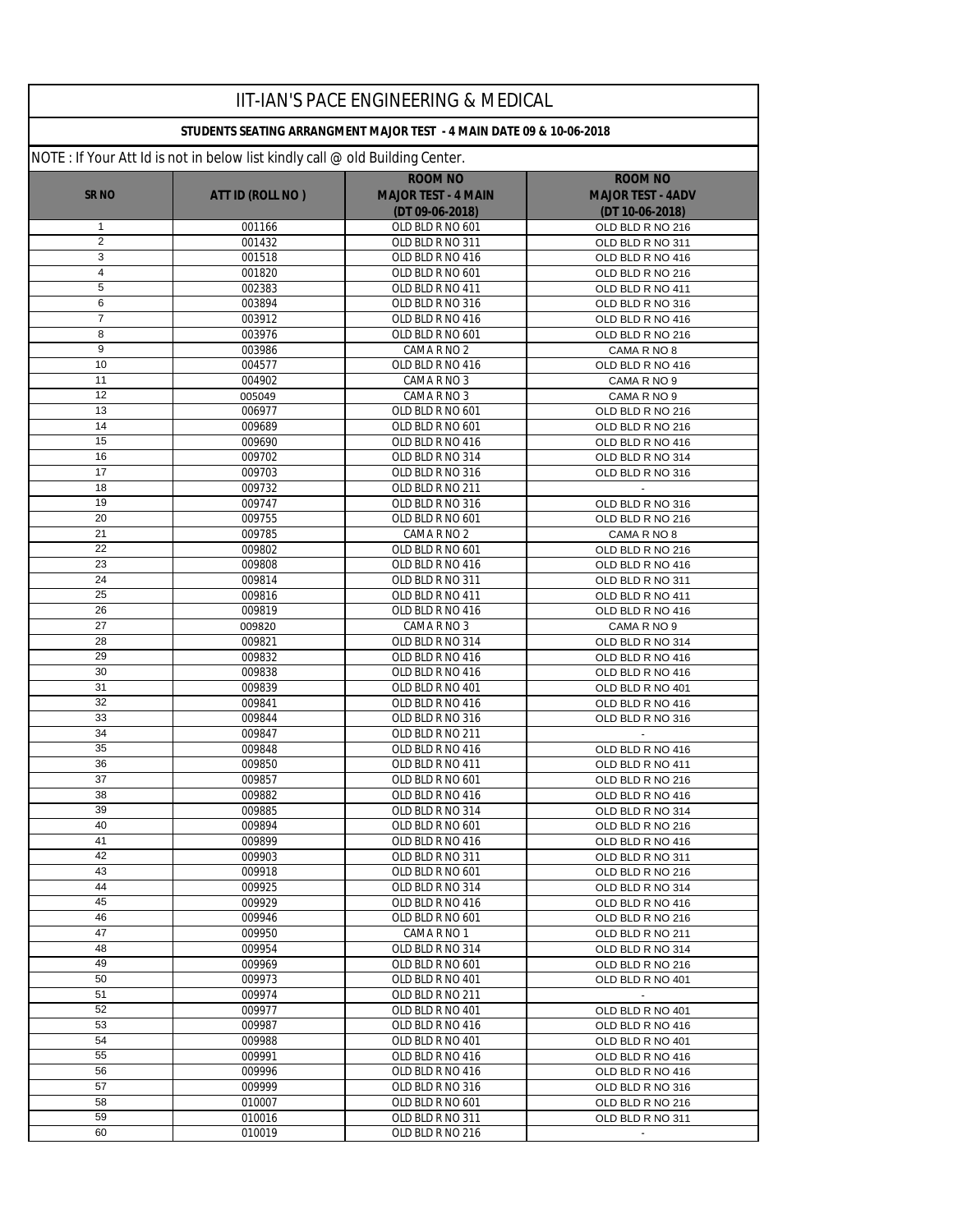|             |                                                                               | IIT-IAN'S PACE ENGINEERING & MEDICAL                                 |                                      |
|-------------|-------------------------------------------------------------------------------|----------------------------------------------------------------------|--------------------------------------|
|             |                                                                               | STUDENTS SEATING ARRANGMENT MAJOR TEST - 4 MAIN DATE 09 & 10-06-2018 |                                      |
|             | NOTE : If Your Att Id is not in below list kindly call @ old Building Center. |                                                                      |                                      |
|             |                                                                               | <b>ROOM NO</b>                                                       | <b>ROOM NO</b>                       |
| <b>SRNO</b> | ATT ID (ROLL NO)                                                              | <b>MAJOR TEST - 4 MAIN</b>                                           | <b>MAJOR TEST - 4ADV</b>             |
|             |                                                                               | (DT 09-06-2018)                                                      | (DT 10-06-2018)                      |
| 61          | 010020                                                                        | OLD BLD R NO 416                                                     | OLD BLD R NO 416                     |
| 62<br>63    | 010032<br>010036                                                              | OLD BLD R NO 601<br>OLD BLD R NO 411                                 | OLD BLD R NO 216<br>OLD BLD R NO 411 |
| 64          | 010042                                                                        | CAMA R NO 2                                                          | CAMA R NO 8                          |
| 65          | 010044                                                                        | OLD BLD R NO 411                                                     | OLD BLD R NO 411                     |
| 66          | 010057                                                                        | OLD BLD R NO 601                                                     | OLD BLD R NO 216                     |
| 67          | 010060                                                                        | OLD BLD R NO 601                                                     | OLD BLD R NO 216                     |
| 68          | 010062                                                                        | OLD BLD R NO 411                                                     | OLD BLD R NO 411                     |
| 69          | 010066                                                                        | OLD BLD R NO 411                                                     | OLD BLD R NO 411                     |
| 70          | 010069                                                                        | OLD BLD R NO 411                                                     | OLD BLD R NO 411                     |
| 71          | 010070                                                                        | OLD BLD R NO 316                                                     | OLD BLD R NO 316                     |
| 72<br>73    | 010075                                                                        | OLD BLD R NO 411                                                     | OLD BLD R NO 411                     |
| 74          | 010086<br>010121                                                              | OLD BLD R NO 411<br>OLD BLD R NO 416                                 | OLD BLD R NO 411<br>OLD BLD R NO 416 |
| 75          | 010123                                                                        | OLD BLD R NO 311                                                     | OLD BLD R NO 311                     |
| 76          | 010126                                                                        | OLD BLD R NO 411                                                     | OLD BLD R NO 411                     |
| 77          | 010130                                                                        | OLD BLD R NO 416                                                     | OLD BLD R NO 416                     |
| 78          | 010133                                                                        | OLD BLD R NO 316                                                     | OLD BLD R NO 316                     |
| 79          | 010140                                                                        | OLD BLD R NO 411                                                     | OLD BLD R NO 411                     |
| 80          | 010142                                                                        | OLD BLD R NO 416                                                     | OLD BLD R NO 416                     |
| 81          | 010149                                                                        | OLD BLD R NO 601                                                     | OLD BLD R NO 216                     |
| 82          | 010154                                                                        | OLD BLD R NO 601                                                     | OLD BLD R NO 216                     |
| 83          | 010160                                                                        | OLD BLD R NO 411                                                     | OLD BLD R NO 411                     |
| 84<br>85    | 010163<br>010165                                                              | CAMA R NO 3<br>OLD BLD R NO 416                                      | CAMA R NO 9                          |
| 86          | 010166                                                                        | OLD BLD R NO 311                                                     | OLD BLD R NO 416<br>OLD BLD R NO 311 |
| 87          | 010173                                                                        | OLD BLD R NO 314                                                     | OLD BLD R NO 314                     |
| 88          | 010177                                                                        | OLD BLD R NO 314                                                     | OLD BLD R NO 314                     |
| 89          | 010183                                                                        | CAMA R NO 1                                                          | OLD BLD R NO 211                     |
| 90          | 010190                                                                        | OLD BLD R NO 401                                                     | OLD BLD R NO 401                     |
| 91          | 010192                                                                        | OLD BLD R NO 401                                                     | OLD BLD R NO 401                     |
| 92          | 010209                                                                        | OLD BLD R NO 416                                                     | OLD BLD R NO 416                     |
| 93          | 010210                                                                        | OLD BLD R NO 311                                                     | OLD BLD R NO 311                     |
| 94          | 010212                                                                        | OLD BLD R NO 411                                                     | OLD BLD R NO 411                     |
| 95<br>96    | 010231<br>010232                                                              | OLD BLD R NO 601<br>OLD BLD R NO 401                                 | OLD BLD R NO 216<br>OLD BLD R NO 401 |
| 97          | 010277                                                                        | OLD BLD R NO 316                                                     | OLD BLD R NO 316                     |
| 98          | 010329                                                                        | OLD BLD R NO 316                                                     | OLD BLD R NO 316                     |
| 99          | 010362                                                                        | CAMA R NO 2                                                          | CAMA R NO 8                          |
| 100         | 010477                                                                        | OLD BLD R NO 316                                                     | OLD BLD R NO 316                     |
| 101         | 010496                                                                        | OLD BLD R NO 211                                                     | $\bullet$                            |
| 102         | 010596                                                                        | OLD BLD R NO 416                                                     | OLD BLD R NO 416                     |
| 103         | 010621                                                                        | OLD BLD R NO 411                                                     | OLD BLD R NO 411                     |
| 104         | 010626                                                                        | OLD BLD R NO 316                                                     | OLD BLD R NO 316                     |
| 105<br>106  | 010680<br>010803                                                              | CAMA R NO 3<br>OLD BLD R NO 401                                      | CAMA R NO 9<br>OLD BLD R NO 401      |
| 107         | 011077                                                                        | OLD BLD R NO 311                                                     | OLD BLD R NO 311                     |
| 108         | 011081                                                                        | OLD BLD R NO 316                                                     | OLD BLD R NO 316                     |
| 109         | 011121                                                                        | CAMA R NO 3                                                          | CAMA R NO 9                          |
| 110         | 011128                                                                        | CAMA R NO 3                                                          | CAMA R NO 9                          |
| 111         | 011131                                                                        | OLD BLD R NO 411                                                     | OLD BLD R NO 411                     |
| 112         | 011132                                                                        | CAMA R NO 3                                                          | CAMA R NO 9                          |
| 113         | 011141                                                                        | OLD BLD R NO 411                                                     | OLD BLD R NO 411                     |
| 114         | 011153                                                                        | CAMA R NO 3                                                          | CAMA R NO 9                          |
| 115         | 011154                                                                        | OLD BLD R NO 401                                                     | OLD BLD R NO 401                     |
| 116<br>117  | 011155                                                                        | CAMA R NO 3<br>CAMA R NO 3                                           | CAMA R NO 9                          |
| 118         | 011157<br>011158                                                              | CAMA R NO 3                                                          | CAMA R NO 9<br>CAMA R NO 9           |
| 119         | 011164                                                                        | CAMA R NO 3                                                          | CAMA R NO 9                          |
| 120         | 011166                                                                        | CAMA R NO 3                                                          | CAMA R NO 9                          |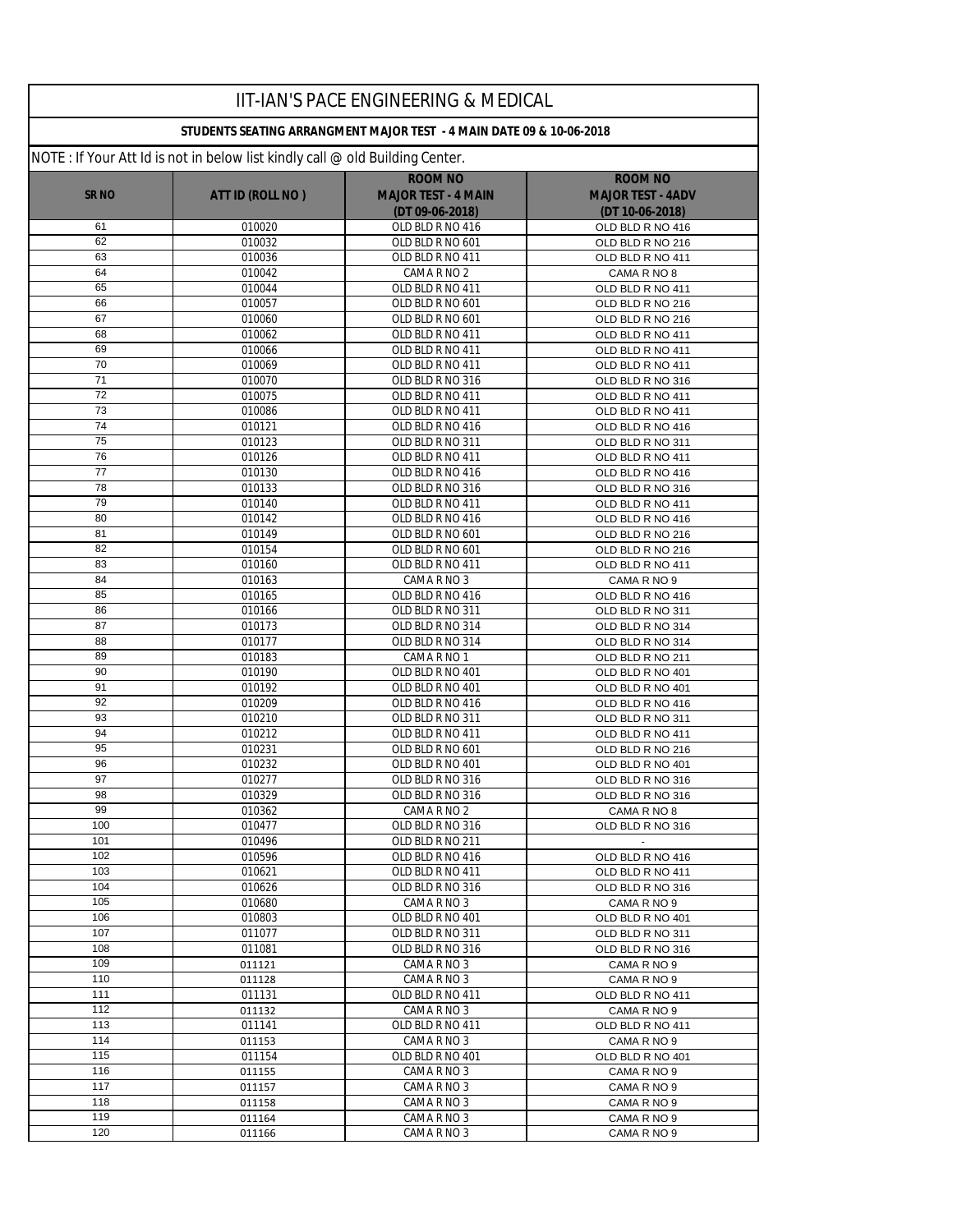|              |                                                                               | IIT-IAN'S PACE ENGINEERING & MEDICAL                                 |                                      |
|--------------|-------------------------------------------------------------------------------|----------------------------------------------------------------------|--------------------------------------|
|              |                                                                               | STUDENTS SEATING ARRANGMENT MAJOR TEST - 4 MAIN DATE 09 & 10-06-2018 |                                      |
|              | NOTE : If Your Att Id is not in below list kindly call @ old Building Center. |                                                                      |                                      |
|              |                                                                               | <b>ROOM NO</b>                                                       | <b>ROOM NO</b>                       |
| <b>SR NO</b> | ATT ID (ROLL NO)                                                              | <b>MAJOR TEST - 4 MAIN</b>                                           | <b>MAJOR TEST - 4ADV</b>             |
|              |                                                                               | (DT 09-06-2018)                                                      | (DT 10-06-2018)                      |
| 121<br>122   | 011167                                                                        | CAMA R NO 3                                                          | CAMA R NO 9                          |
| 123          | 011168<br>011169                                                              | CAMA R NO 3<br>CAMA R NO 3                                           | CAMA R NO 9<br>CAMA R NO 9           |
| 124          | 011172                                                                        | CAMA R NO 3                                                          | CAMA R NO 9                          |
| 125          | 011173                                                                        | CAMA R NO 3                                                          | CAMA R NO 9                          |
| 126          | 011174                                                                        | CAMA R NO 3                                                          | CAMA R NO 9                          |
| 127          | 011176                                                                        | CAMA R NO 3                                                          | CAMA R NO 9                          |
| 128          | 011177                                                                        | CAMA R NO 3                                                          | CAMA R NO 9                          |
| 129          | 011178                                                                        | CAMA R NO 3                                                          | CAMA R NO 9                          |
| 130          | 011179                                                                        | CAMA R NO 3                                                          | CAMA R NO 9                          |
| 131          | 011181                                                                        | CAMA R NO 2                                                          | CAMA R NO 8                          |
| 132<br>133   | 011183<br>011192                                                              | CAMA R NO 3<br>OLD BLD R NO 416                                      | CAMA R NO 9                          |
| 134          | 011194                                                                        | OLD BLD R NO 411                                                     | OLD BLD R NO 416<br>OLD BLD R NO 411 |
| 135          | 011202                                                                        | OLD BLD R NO 411                                                     | OLD BLD R NO 411                     |
| 136          | 011203                                                                        | OLD BLD R NO 411                                                     | OLD BLD R NO 411                     |
| 137          | 011217                                                                        | OLD BLD R NO 601                                                     | OLD BLD R NO 216                     |
| 138          | 011230                                                                        | OLD BLD R NO 216                                                     | $\mathcal{L}$                        |
| 139          | 011244                                                                        | OLD BLD R NO 601                                                     | OLD BLD R NO 216                     |
| 140          | 011277                                                                        | OLD BLD R NO 316                                                     | OLD BLD R NO 316                     |
| 141          | 011278                                                                        | OLD BLD R NO 401                                                     | OLD BLD R NO 401                     |
| 142          | 011287                                                                        | CAMA R NO 2                                                          | CAMA R NO 8                          |
| 143<br>144   | 011292                                                                        | OLD BLD R NO 416                                                     | OLD BLD R NO 416                     |
| 145          | 011295<br>011310                                                              | OLD BLD R NO 601<br>OLD BLD R NO 411                                 | OLD BLD R NO 216<br>OLD BLD R NO 411 |
| 146          | 011312                                                                        | OLD BLD R NO 314                                                     | OLD BLD R NO 314                     |
| 147          | 011313                                                                        | OLD BLD R NO 411                                                     | OLD BLD R NO 411                     |
| 148          | 011318                                                                        | OLD BLD R NO 601                                                     | OLD BLD R NO 216                     |
| 149          | 011319                                                                        | OLD BLD R NO 211                                                     |                                      |
| 150          | 011320                                                                        | CAMA R NO 1                                                          | OLD BLD R NO 211                     |
| 151          | 011325                                                                        | OLD BLD R NO 411                                                     | OLD BLD R NO 411                     |
| 152          | 011343                                                                        | CAMA R NO 2                                                          | CAMA R NO 8                          |
| 153          | 011348                                                                        | OLD BLD R NO 416                                                     | OLD BLD R NO 416                     |
| 154<br>155   | 011349<br>011351                                                              | OLD BLD R NO 316<br>OLD BLD R NO 411                                 | OLD BLD R NO 316                     |
| 156          | 011353                                                                        | OLD BLD R NO 211                                                     | OLD BLD R NO 411                     |
| 157          | 011357                                                                        | OLD BLD R NO 416                                                     | OLD BLD R NO 416                     |
| 158          | 011358                                                                        | OLD BLD R NO 314                                                     | OLD BLD R NO 314                     |
| 159          | 011362                                                                        | OLD BLD R NO 216                                                     | $\sim$                               |
| 160          | 011369                                                                        | CAMA R NO 2                                                          | CAMA R NO 8                          |
| 161          | 011373                                                                        | OLD BLD R NO 411                                                     | OLD BLD R NO 411                     |
| 162          | 011385                                                                        | OLD BLD R NO 411                                                     | OLD BLD R NO 411                     |
| 163          | 011392                                                                        | OLD BLD R NO 314                                                     | OLD BLD R NO 314                     |
| 164<br>165   | 011394                                                                        | CAMA R NO 1                                                          | OLD BLD R NO 211                     |
| 166          | 011397<br>011430                                                              | OLD BLD R NO 411<br>OLD BLD R NO 311                                 | OLD BLD R NO 411<br>OLD BLD R NO 311 |
| 167          | 011433                                                                        | OLD BLD R NO 601                                                     | OLD BLD R NO 216                     |
| 168          | 011434                                                                        | OLD BLD R NO 211                                                     | $\sim$                               |
| 169          | 011454                                                                        | OLD BLD R NO 211                                                     | $\sim$                               |
| 170          | 011459                                                                        | OLD BLD R NO 601                                                     | OLD BLD R NO 216                     |
| 171          | 011464                                                                        | CAMA R NO 3                                                          | CAMA R NO 9                          |
| 172          | 011470                                                                        | OLD BLD R NO 216                                                     | $\sim$                               |
| 173          | 011471                                                                        | OLD BLD R NO 311                                                     | OLD BLD R NO 311                     |
| 174          | 011473                                                                        | OLD BLD R NO 311                                                     | OLD BLD R NO 311                     |
| 175<br>176   | 011478<br>011483                                                              | OLD BLD R NO 416<br>CAMA R NO 3                                      | OLD BLD R NO 416                     |
| 177          | 011493                                                                        | OLD BLD R NO 211                                                     | CAMA R NO 9                          |
| 178          | 011495                                                                        | CAMA R NO 1                                                          | OLD BLD R NO 211                     |
| 179          | 011496                                                                        | OLD BLD R NO 216                                                     | $\sim$                               |
| 180          | 011498                                                                        | OLD BLD R NO 416                                                     | OLD BLD R NO 416                     |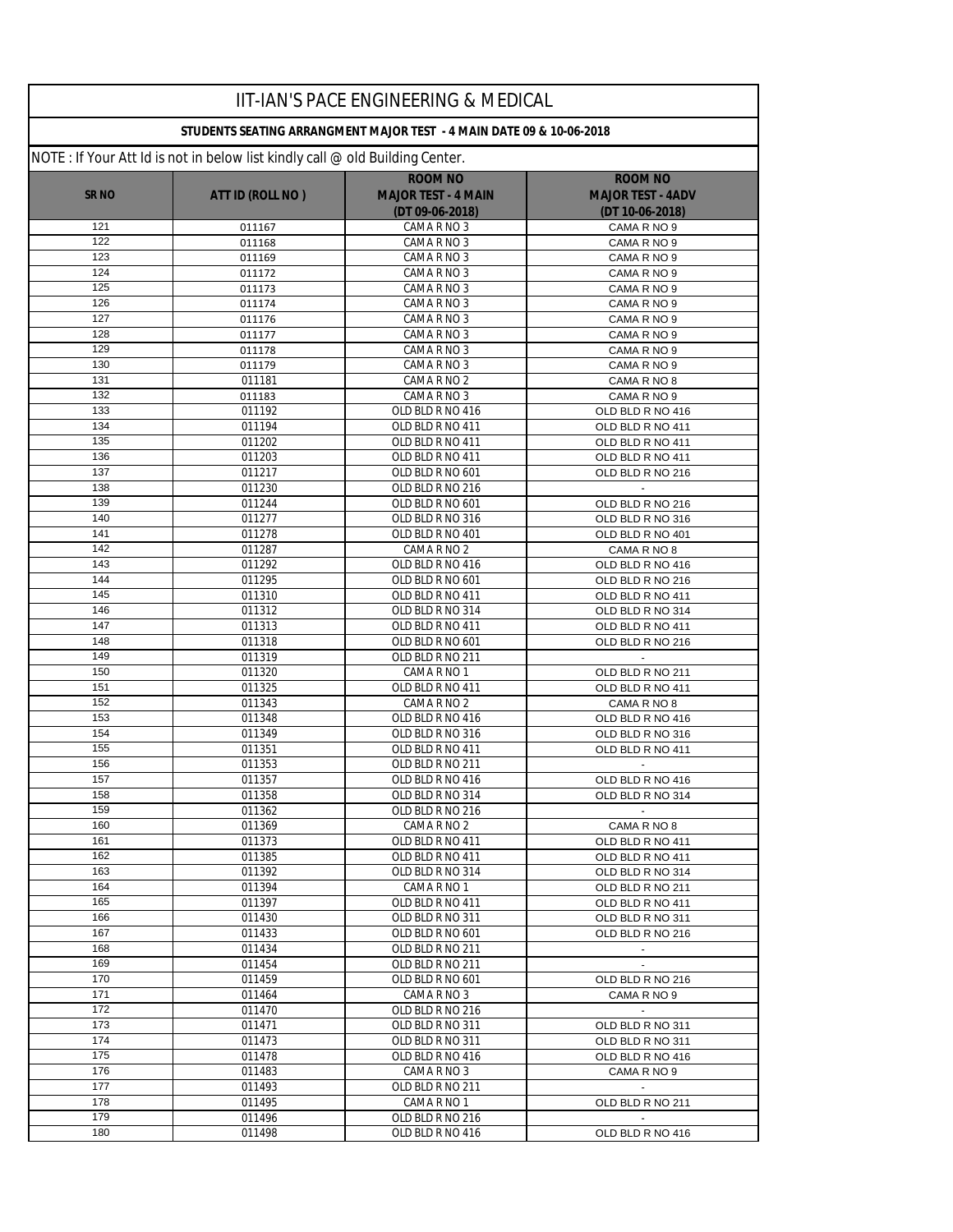|                  |                                                                              | <b>IIT-IAN'S PACE ENGINEERING &amp; MEDICAL</b>                      |                                      |
|------------------|------------------------------------------------------------------------------|----------------------------------------------------------------------|--------------------------------------|
|                  |                                                                              | STUDENTS SEATING ARRANGMENT MAJOR TEST - 4 MAIN DATE 09 & 10-06-2018 |                                      |
|                  | NOTE: If Your Att Id is not in below list kindly call @ old Building Center. |                                                                      |                                      |
|                  |                                                                              | <b>ROOM NO</b>                                                       | <b>ROOM NO</b>                       |
| SR <sub>NO</sub> | ATT ID (ROLL NO)                                                             | <b>MAJOR TEST - 4 MAIN</b>                                           | <b>MAJOR TEST - 4ADV</b>             |
|                  |                                                                              | $(DT 09-06-2018)$                                                    | (DT 10-06-2018)                      |
| 181              | 011499                                                                       | OLD BLD R NO 316                                                     | OLD BLD R NO 316                     |
| 182              | 011500                                                                       | OLD BLD R NO 416                                                     | OLD BLD R NO 416                     |
| 183              | 011504                                                                       | OLD BLD R NO 401                                                     | OLD BLD R NO 401                     |
| 184              | 011516                                                                       | CAMA R NO 1                                                          | OLD BLD R NO 211                     |
| 185              | 011525                                                                       | OLD BLD R NO 416                                                     | OLD BLD R NO 416                     |
| 186              | 011531                                                                       | OLD BLD R NO 316                                                     | OLD BLD R NO 316                     |
| 187              | 011532                                                                       | OLD BLD R NO 316                                                     | OLD BLD R NO 316                     |
| 188              | 011537                                                                       | OLD BLD R NO 314                                                     | OLD BLD R NO 314                     |
| 189<br>190       | 011551<br>011552                                                             | OLD BLD R NO 401<br>OLD BLD R NO 314                                 | OLD BLD R NO 401                     |
| 191              | 011557                                                                       | OLD BLD R NO 411                                                     | OLD BLD R NO 314                     |
| 192              | 011560                                                                       | OLD BLD R NO 311                                                     | OLD BLD R NO 411<br>OLD BLD R NO 311 |
| 193              | 011565                                                                       | OLD BLD R NO 314                                                     | OLD BLD R NO 314                     |
| 194              | 011568                                                                       | OLD BLD R NO 316                                                     | OLD BLD R NO 316                     |
| 195              | 011569                                                                       | OLD BLD R NO 316                                                     | OLD BLD R NO 316                     |
| 196              | 011581                                                                       | OLD BLD R NO 601                                                     | OLD BLD R NO 216                     |
| 197              | 011583                                                                       | CAMA R NO 1                                                          | OLD BLD R NO 211                     |
| 198              | 011591                                                                       | OLD BLD R NO 311                                                     | OLD BLD R NO 311                     |
| 199              | 011617                                                                       | OLD BLD R NO 314                                                     | OLD BLD R NO 314                     |
| 200              | 011622                                                                       | CAMA R NO 2                                                          | CAMA R NO 8                          |
| 201              | 011625                                                                       | OLD BLD R NO 314                                                     | OLD BLD R NO 314                     |
| 202              | 011630                                                                       | OLD BLD R NO 316                                                     | OLD BLD R NO 316                     |
| 203              | 011631                                                                       | OLD BLD R NO 601                                                     | OLD BLD R NO 216                     |
| 204              | 011633                                                                       | OLD BLD R NO 211                                                     | $\blacksquare$                       |
| 205              | 011635                                                                       | CAMA R NO 3                                                          | CAMA R NO 9                          |
| 206              | 011636                                                                       | CAMA R NO 1                                                          | OLD BLD R NO 211                     |
| 207              | 011639                                                                       | OLD BLD R NO 401                                                     | OLD BLD R NO 401                     |
| 208              | 011649                                                                       | OLD BLD R NO 314                                                     | OLD BLD R NO 314                     |
| 209<br>210       | 011650                                                                       | OLD BLD R NO 211                                                     |                                      |
| 211              | 011653<br>011654                                                             | OLD BLD R NO 601<br>OLD BLD R NO 416                                 | OLD BLD R NO 216<br>OLD BLD R NO 416 |
| 212              | 011671                                                                       | OLD BLD R NO 316                                                     | OLD BLD R NO 316                     |
| 213              | 011679                                                                       | OLD BLD R NO 411                                                     | OLD BLD R NO 411                     |
| 214              | 011689                                                                       | OLD BLD R NO 211                                                     |                                      |
| 215              | 011690                                                                       | OLD BLD R NO 311                                                     | OLD BLD R NO 311                     |
| 216              | 011701                                                                       | OLD BLD R NO 601                                                     | OLD BLD R NO 216                     |
| 217              | 011704                                                                       | CAMA R NO 3                                                          | CAMA R NO 9                          |
| 218              | 011714                                                                       | OLD BLD R NO 411                                                     | OLD BLD R NO 411                     |
| 219              | 011718                                                                       | OLD BLD R NO 601                                                     | OLD BLD R NO 216                     |
| 220              | 011725                                                                       | CAMA R NO 2                                                          | CAMA R NO 8                          |
| 221              | 011727                                                                       | OLD BLD R NO 601                                                     | OLD BLD R NO 216                     |
| 222              | 011728                                                                       | OLD BLD R NO 311                                                     | OLD BLD R NO 311                     |
| 223              | 011734                                                                       | OLD BLD R NO 311                                                     | OLD BLD R NO 311                     |
| 224              | 011742                                                                       | OLD BLD R NO 416                                                     | OLD BLD R NO 416                     |
| 225              | 011746                                                                       | OLD BLD R NO 314                                                     | OLD BLD R NO 314                     |
| 226              | 011752                                                                       | OLD BLD R NO 316                                                     | OLD BLD R NO 316                     |
| 227<br>228       | 011773                                                                       | OLD BLD R NO 211                                                     |                                      |
| 229              | 011776<br>011781                                                             | OLD BLD R NO 211<br>OLD BLD R NO 216                                 |                                      |
| 230              | 011829                                                                       | OLD BLD R NO 314                                                     | OLD BLD R NO 314                     |
| 231              | 011831                                                                       | OLD BLD R NO 316                                                     | OLD BLD R NO 316                     |
| 232              | 011832                                                                       | OLD BLD R NO 601                                                     | OLD BLD R NO 216                     |
| 233              | 011914                                                                       | OLD BLD R NO 311                                                     | OLD BLD R NO 311                     |
| 234              | 011923                                                                       | OLD BLD R NO 311                                                     | OLD BLD R NO 311                     |
| 235              | 011955                                                                       | OLD BLD R NO 311                                                     | OLD BLD R NO 311                     |
| 236              | 011964                                                                       | OLD BLD R NO 314                                                     | OLD BLD R NO 314                     |
| 237              | 012024                                                                       | OLD BLD R NO 316                                                     | OLD BLD R NO 316                     |
| 238              | 012126                                                                       | OLD BLD R NO 601                                                     | OLD BLD R NO 216                     |
| 239              | 012149                                                                       | OLD BLD R NO 311                                                     | OLD BLD R NO 311                     |
| 240              | 012223                                                                       | OLD BLD R NO 311                                                     | OLD BLD R NO 311                     |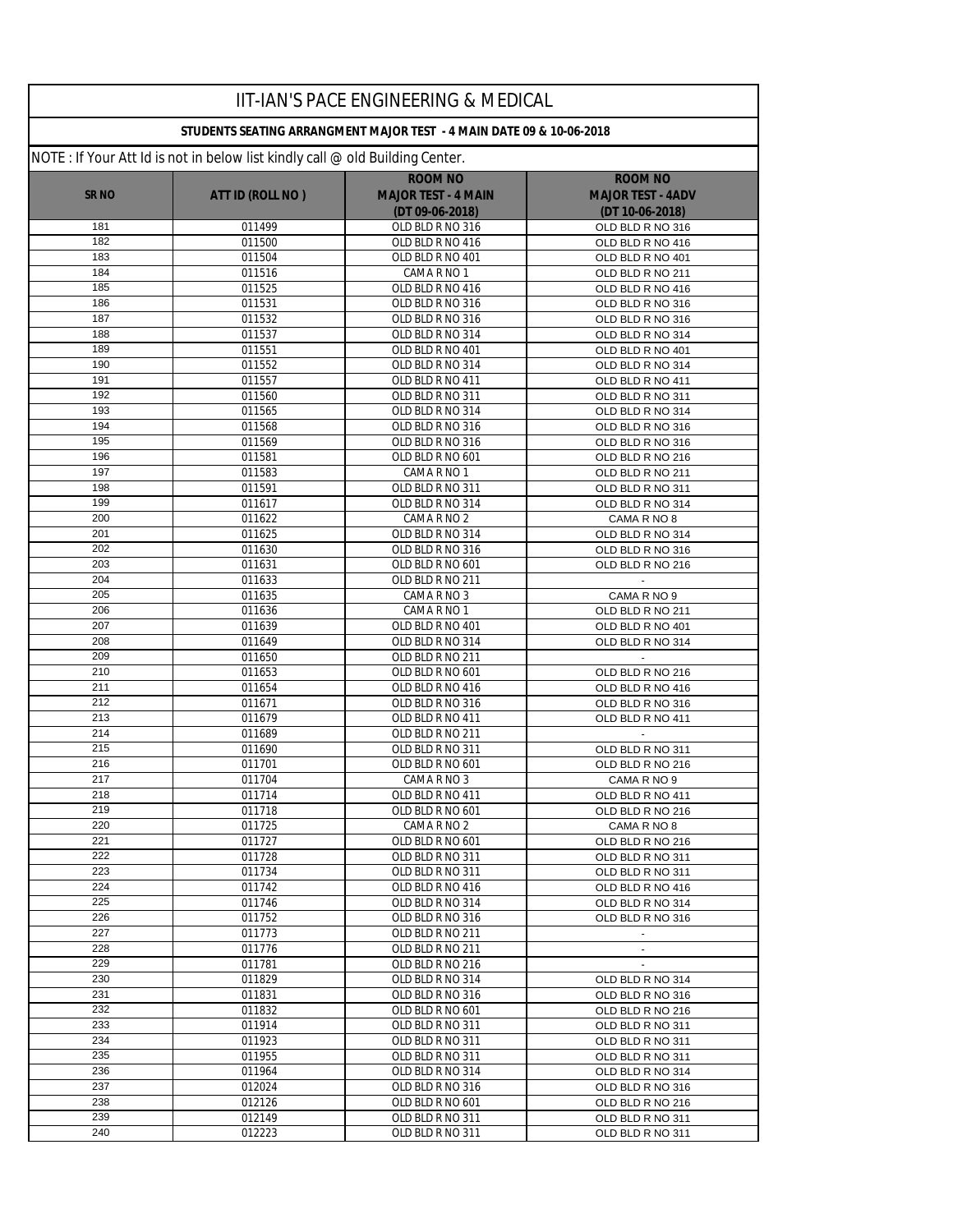|                  |                                                                              | IIT-IAN'S PACE ENGINEERING & MEDICAL                                 |                                      |
|------------------|------------------------------------------------------------------------------|----------------------------------------------------------------------|--------------------------------------|
|                  |                                                                              | STUDENTS SEATING ARRANGMENT MAJOR TEST - 4 MAIN DATE 09 & 10-06-2018 |                                      |
|                  | NOTE: If Your Att Id is not in below list kindly call @ old Building Center. |                                                                      |                                      |
|                  |                                                                              | <b>ROOM NO</b>                                                       | <b>ROOM NO</b>                       |
| SR <sub>NO</sub> | ATT ID (ROLL NO)                                                             | <b>MAJOR TEST - 4 MAIN</b>                                           | <b>MAJOR TEST - 4ADV</b>             |
|                  |                                                                              | (DT 09-06-2018)                                                      | (DT 10-06-2018)                      |
| 241<br>242       | 012323<br>012330                                                             | CAMA R NO 1<br>OLD BLD R NO 314                                      | OLD BLD R NO 211<br>OLD BLD R NO 314 |
| 243              | 012336                                                                       | OLD BLD R NO 311                                                     | OLD BLD R NO 311                     |
| 244              | 012337                                                                       | OLD BLD R NO 211                                                     | $\overline{\phantom{a}}$             |
| 245              | 012339                                                                       | OLD BLD R NO 211                                                     |                                      |
| 246              | 012360                                                                       | OLD BLD R NO 314                                                     | OLD BLD R NO 314                     |
| 247              | 012363                                                                       | OLD BLD R NO 311                                                     | OLD BLD R NO 311                     |
| 248              | 012373                                                                       | CAMA R NO 1                                                          | OLD BLD R NO 211                     |
| 249              | 012401                                                                       | OLD BLD R NO 416                                                     | OLD BLD R NO 416                     |
| 250              | 012405                                                                       | OLD BLD R NO 211                                                     |                                      |
| 251<br>252       | 012407                                                                       | OLD BLD R NO 211<br>OLD BLD R NO 211                                 | $\mathbb{Z}^{\mathbb{Z}}$            |
| 253              | 012411<br>012413                                                             | OLD BLD R NO 311                                                     | OLD BLD R NO 311                     |
| 254              | 012419                                                                       | OLD BLD R NO 314                                                     | OLD BLD R NO 314                     |
| 255              | 012421                                                                       | OLD BLD R NO 316                                                     | OLD BLD R NO 316                     |
| 256              | 012424                                                                       | OLD BLD R NO 401                                                     | OLD BLD R NO 401                     |
| 257              | 012455                                                                       | OLD BLD R NO 601                                                     | OLD BLD R NO 216                     |
| 258              | 012473                                                                       | OLD BLD R NO 401                                                     | OLD BLD R NO 401                     |
| 259              | 012486                                                                       | OLD BLD R NO 311                                                     | OLD BLD R NO 311                     |
| 260              | 012487                                                                       | OLD BLD R NO 311                                                     | OLD BLD R NO 311                     |
| 261              | 012513                                                                       | OLD BLD R NO 411                                                     | OLD BLD R NO 411                     |
| 262              | 012520                                                                       | OLD BLD R NO 316                                                     | OLD BLD R NO 316                     |
| 263<br>264       | 012530                                                                       | OLD BLD R NO 211<br>CAMA R NO 1                                      |                                      |
| 265              | 012533<br>012537                                                             | OLD BLD R NO 211                                                     | OLD BLD R NO 211                     |
| 266              | 012545                                                                       | CAMA R NO 3                                                          | CAMA R NO 9                          |
| 267              | 012554                                                                       | OLD BLD R NO 316                                                     | OLD BLD R NO 316                     |
| 268              | 012555                                                                       | OLD BLD R NO 411                                                     | OLD BLD R NO 411                     |
| 269              | 012556                                                                       | OLD BLD R NO 416                                                     | OLD BLD R NO 416                     |
| 270              | 012558                                                                       | OLD BLD R NO 314                                                     | OLD BLD R NO 314                     |
| 271              | 012565                                                                       | OLD BLD R NO 311                                                     | OLD BLD R NO 311                     |
| 272              | 012567                                                                       | OLD BLD R NO 314                                                     | OLD BLD R NO 314                     |
| 273<br>274       | 012568                                                                       | OLD BLD R NO 601                                                     | OLD BLD R NO 216                     |
| 275              | 012577<br>012596                                                             | OLD BLD R NO 211<br>OLD BLD R NO 316                                 | OLD BLD R NO 316                     |
| 276              | 012628                                                                       | OLD BLD R NO 314                                                     | OLD BLD R NO 314                     |
| 277              | 012646                                                                       | OLD BLD R NO 314                                                     | OLD BLD R NO 314                     |
| 278              | 012666                                                                       | CAMA R NO 1                                                          | OLD BLD R NO 211                     |
| 279              | 012674                                                                       | OLD BLD R NO 411                                                     | OLD BLD R NO 411                     |
| 280              | 012689                                                                       | OLD BLD R NO 401                                                     | OLD BLD R NO 401                     |
| 281              | 012695                                                                       | CAMA R NO 2                                                          | CAMA R NO 8                          |
| 282              | 012698                                                                       | OLD BLD R NO 314                                                     | OLD BLD R NO 314                     |
| 283              | 012762                                                                       | OLD BLD R NO 211                                                     | $\sim$                               |
| 284<br>285       | 012782                                                                       | OLD BLD R NO 311                                                     | OLD BLD R NO 311                     |
| 286              | 012801<br>012861                                                             | OLD BLD R NO 311<br>OLD BLD R NO 401                                 | OLD BLD R NO 311<br>OLD BLD R NO 401 |
| 287              | 012877                                                                       | OLD BLD R NO 316                                                     | OLD BLD R NO 316                     |
| 288              | 012878                                                                       | OLD BLD R NO 601                                                     | OLD BLD R NO 216                     |
| 289              | 012887                                                                       | OLD BLD R NO 416                                                     | OLD BLD R NO 416                     |
| 290              | 012932                                                                       | OLD BLD R NO 314                                                     | OLD BLD R NO 314                     |
| 291              | 012952                                                                       | OLD BLD R NO 211                                                     |                                      |
| 292              | 012960                                                                       | OLD BLD R NO 316                                                     | OLD BLD R NO 316                     |
| 293              | 012987                                                                       | OLD BLD R NO 311                                                     | OLD BLD R NO 311                     |
| 294              | 012994                                                                       | OLD BLD R NO 411                                                     | OLD BLD R NO 411                     |
| 295              | 013001                                                                       | OLD BLD R NO 411                                                     | OLD BLD R NO 411                     |
| 296<br>297       | 013006<br>013007                                                             | OLD BLD R NO 401<br>OLD BLD R NO 311                                 | OLD BLD R NO 401<br>OLD BLD R NO 311 |
| 298              | 013021                                                                       | OLD BLD R NO 416                                                     | OLD BLD R NO 416                     |
| 299              | 013022                                                                       | OLD BLD R NO 211                                                     | $\sim$                               |
| 300              | 013034                                                                       | OLD BLD R NO 314                                                     | OLD BLD R NO 314                     |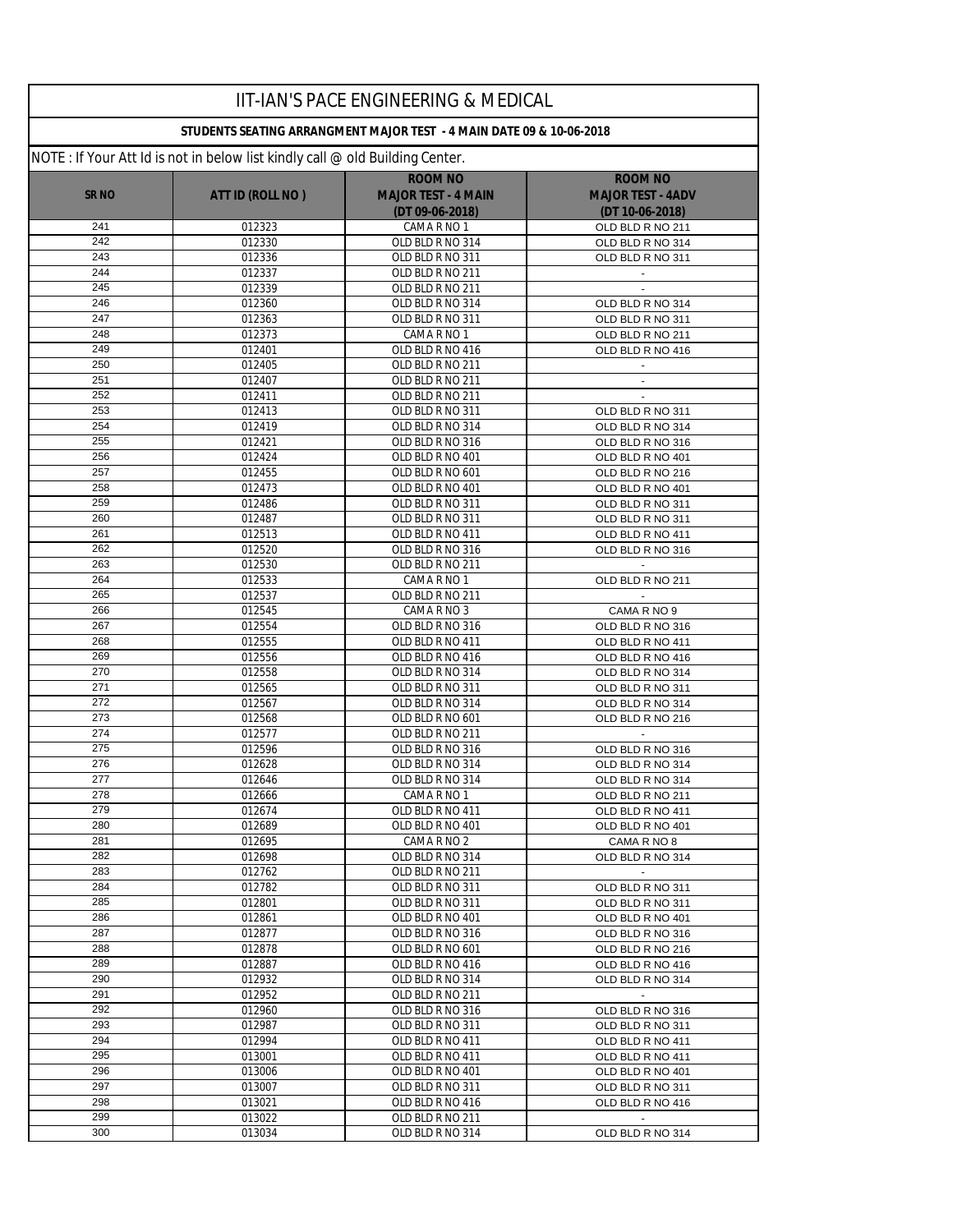|                  |                                                                              | <b>IIT-IAN'S PACE ENGINEERING &amp; MEDICAL</b>                      |                                      |
|------------------|------------------------------------------------------------------------------|----------------------------------------------------------------------|--------------------------------------|
|                  |                                                                              | STUDENTS SEATING ARRANGMENT MAJOR TEST - 4 MAIN DATE 09 & 10-06-2018 |                                      |
|                  | NOTE: If Your Att Id is not in below list kindly call @ old Building Center. |                                                                      |                                      |
|                  |                                                                              | <b>ROOM NO</b>                                                       | <b>ROOM NO</b>                       |
| <b>SR NO</b>     | ATT ID (ROLL NO)                                                             | <b>MAJOR TEST - 4 MAIN</b>                                           | <b>MAJOR TEST - 4ADV</b>             |
|                  |                                                                              | (DT 09-06-2018)                                                      | (DT 10-06-2018)                      |
| 301              | 013035                                                                       | OLD BLD R NO 316                                                     | OLD BLD R NO 316                     |
| 302              | 013036                                                                       | OLD BLD R NO 411                                                     | OLD BLD R NO 411                     |
| 303<br>304       | 013037                                                                       | CAMA R NO 3                                                          | CAMA R NO 9                          |
| 305              | 013093<br>013134                                                             | OLD BLD R NO 314<br>OLD BLD R NO 314                                 | OLD BLD R NO 314<br>OLD BLD R NO 314 |
| 306              | 013136                                                                       | OLD BLD R NO 411                                                     | OLD BLD R NO 411                     |
| 307              | 013161                                                                       | OLD BLD R NO 311                                                     | OLD BLD R NO 311                     |
| 308              | 013165                                                                       | OLD BLD R NO 316                                                     | OLD BLD R NO 316                     |
| 309              | 013192                                                                       | OLD BLD R NO 314                                                     | OLD BLD R NO 314                     |
| 310              | 013249                                                                       | OLD BLD R NO 316                                                     | OLD BLD R NO 316                     |
| 311              | 013289                                                                       | OLD BLD R NO 316                                                     | OLD BLD R NO 316                     |
| 312              | 013293                                                                       | CAMA R NO 2                                                          | CAMA R NO 8                          |
| 313              | 013297                                                                       | CAMA R NO 3                                                          | CAMA R NO 9                          |
| 314              | 013298                                                                       | OLD BLD R NO 601                                                     | OLD BLD R NO 216                     |
| 315              | 013301                                                                       | OLD BLD R NO 401                                                     | OLD BLD R NO 401                     |
| 316<br>317       | 013303                                                                       | OLD BLD R NO 316                                                     | OLD BLD R NO 316                     |
| 318              | 013307<br>013320                                                             | OLD BLD R NO 314<br>OLD BLD R NO 401                                 | OLD BLD R NO 314<br>OLD BLD R NO 401 |
| 319              | 013348                                                                       | OLD BLD R NO 416                                                     | OLD BLD R NO 416                     |
| 320              | 013361                                                                       | OLD BLD R NO 411                                                     | OLD BLD R NO 411                     |
| 321              | 013367                                                                       | OLD BLD R NO 416                                                     | OLD BLD R NO 416                     |
| 322              | 013371                                                                       | OLD BLD R NO 401                                                     | OLD BLD R NO 401                     |
| 323              | 013397                                                                       | OLD BLD R NO 316                                                     | OLD BLD R NO 316                     |
| 324              | 013402                                                                       | OLD BLD R NO 416                                                     | OLD BLD R NO 416                     |
| 325              | 013414                                                                       | OLD BLD R NO 314                                                     | OLD BLD R NO 314                     |
| 326              | 013434                                                                       | OLD BLD R NO 314                                                     | OLD BLD R NO 314                     |
| 327              | 013446                                                                       | OLD BLD R NO 311                                                     | OLD BLD R NO 311                     |
| 328              | 013449                                                                       | OLD BLD R NO 401                                                     | OLD BLD R NO 401                     |
| 329              | 013458                                                                       | OLD BLD R NO 211                                                     |                                      |
| 330<br>331       | 013465<br>013488                                                             | OLD BLD R NO 601<br>OLD BLD R NO 411                                 | OLD BLD R NO 216<br>OLD BLD R NO 411 |
| 332              | 013493                                                                       | OLD BLD R NO 211                                                     | $\mathbf{r}$                         |
| 333              | 013497                                                                       | OLD BLD R NO 401                                                     | OLD BLD R NO 401                     |
| 334              | 013588                                                                       | OLD BLD R NO 211                                                     |                                      |
| 335              | 013599                                                                       | OLD BLD R NO 411                                                     | OLD BLD R NO 411                     |
| 336              | 013603                                                                       | OLD BLD R NO 216                                                     |                                      |
| $\overline{337}$ | 013631                                                                       | OLD BLD R NO 416                                                     | OLD BLD R NO 416                     |
| 338              | 013658                                                                       | OLD BLD R NO 311                                                     | OLD BLD R NO 311                     |
| 339              | 013659                                                                       | OLD BLD R NO 401                                                     | OLD BLD R NO 401                     |
| 340              | 013699                                                                       | OLD BLD R NO 314                                                     | OLD BLD R NO 314                     |
| 341              | 013700                                                                       | OLD BLD R NO 314                                                     | OLD BLD R NO 314                     |
| 342<br>343       | 013708<br>013721                                                             | OLD BLD R NO 401<br>OLD BLD R NO 211                                 | OLD BLD R NO 401                     |
| 344              | 013729                                                                       | OLD BLD R NO 314                                                     | OLD BLD R NO 314                     |
| 345              | 013747                                                                       | CAMA R NO 2                                                          | CAMA R NO 8                          |
| 346              | 013755                                                                       | OLD BLD R NO 316                                                     | OLD BLD R NO 316                     |
| 347              | 013811                                                                       | OLD BLD R NO 401                                                     | OLD BLD R NO 401                     |
| 348              | 013823                                                                       | CAMA R NO 3                                                          | CAMA R NO 9                          |
| 349              | 013824                                                                       | OLD BLD R NO 311                                                     | OLD BLD R NO 311                     |
| 350              | 013847                                                                       | OLD BLD R NO 411                                                     | OLD BLD R NO 411                     |
| 351              | 013850                                                                       | OLD BLD R NO 601                                                     | OLD BLD R NO 216                     |
| 352              | 013856                                                                       | OLD BLD R NO 416                                                     | OLD BLD R NO 416                     |
| 353              | 013879                                                                       | OLD BLD R NO 401                                                     | OLD BLD R NO 401                     |
| 354              | 013888                                                                       | CAMA R NO 1                                                          | OLD BLD R NO 211                     |
| 355              | 013893                                                                       | OLD BLD R NO 411                                                     | OLD BLD R NO 411                     |
| 356<br>357       | 013910<br>013920                                                             | OLD BLD R NO 314<br>OLD BLD R NO 211                                 | OLD BLD R NO 314                     |
| 358              | 013949                                                                       | OLD BLD R NO 211                                                     |                                      |
| 359              | 013986                                                                       | OLD BLD R NO 314                                                     | OLD BLD R NO 314                     |
| 360              | 013989                                                                       | OLD BLD R NO 311                                                     | OLD BLD R NO 311                     |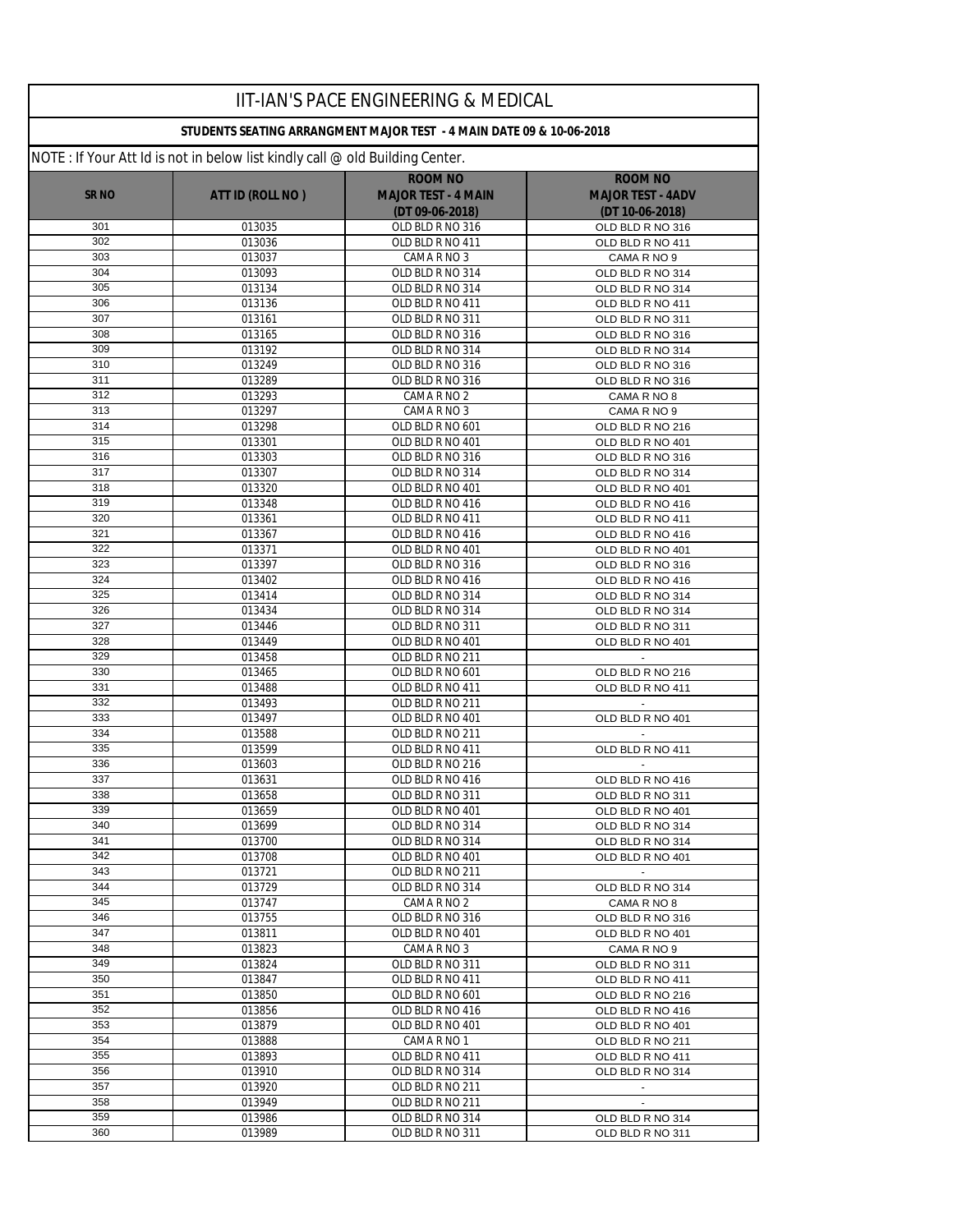|              |                                                                               | IIT-IAN'S PACE ENGINEERING & MEDICAL                                 |                                            |      |
|--------------|-------------------------------------------------------------------------------|----------------------------------------------------------------------|--------------------------------------------|------|
|              |                                                                               | STUDENTS SEATING ARRANGMENT MAJOR TEST - 4 MAIN DATE 09 & 10-06-2018 |                                            |      |
|              | NOTE : If Your Att Id is not in below list kindly call @ old Building Center. |                                                                      |                                            |      |
| <b>SR NO</b> | ATT ID (ROLL NO)                                                              | <b>ROOM NO</b><br><b>MAJOR TEST - 4 MAIN</b>                         | <b>ROOM NO</b><br><b>MAJOR TEST - 4ADV</b> |      |
|              |                                                                               | $(DT 09-06-2018)$                                                    | (DT 10-06-2018)                            |      |
| 361          | 013997                                                                        | OLD BLD R NO 411                                                     | OLD BLD R NO 411                           |      |
| 362<br>363   | 014046<br>014106                                                              | OLD BLD R NO 401<br>OLD BLD R NO 211                                 | OLD BLD R NO 401                           |      |
| 364          | 014192                                                                        | CAMA R NO 3                                                          | CAMA R NO 9                                |      |
| 365          | 014220                                                                        | CAMA R NO 3                                                          | CAMA R NO 9                                |      |
| 366          | 014278                                                                        | CAMA R NO 3                                                          | CAMA R NO 9                                |      |
| 367          | 014281                                                                        | OLD BLD R NO 416                                                     | OLD BLD R NO 416                           |      |
| 368          | 014297                                                                        | OLD BLD R NO 411                                                     | OLD BLD R NO 411                           |      |
| 369          | 014309                                                                        | OLD BLD R NO 314                                                     | OLD BLD R NO 314                           |      |
| 370<br>371   | 014385<br>014397                                                              | CAMA R NO 1<br>OLD BLD R NO 311                                      | OLD BLD R NO 211<br>OLD BLD R NO 311       |      |
| 372          | 014400                                                                        | OLD BLD R NO 314                                                     | OLD BLD R NO 314                           |      |
| 373          | 014405                                                                        | OLD BLD R NO 401                                                     | OLD BLD R NO 401                           |      |
| 374          | 014407                                                                        | OLD BLD R NO 211                                                     |                                            |      |
| 375          | 014418                                                                        | OLD BLD R NO 601                                                     | OLD BLD R NO 216                           |      |
| 376          | 014431                                                                        | OLD BLD R NO 316                                                     | OLD BLD R NO 316                           |      |
| 377          | 014434                                                                        | CAMA R NO 3                                                          | CAMA R NO 9                                |      |
| 378          | 014439                                                                        | OLD BLD R NO 601                                                     | OLD BLD R NO 216                           |      |
| 379<br>380   | 014442<br>014443                                                              | OLD BLD R NO 416                                                     | OLD BLD R NO 416                           |      |
| 381          | 014444                                                                        | CAMA R NO 3<br>OLD BLD R NO 316                                      | CAMA R NO 9<br>OLD BLD R NO 316            |      |
| 382          | 014510                                                                        | OLD BLD R NO 216                                                     |                                            |      |
| 383          | 014521                                                                        | OLD BLD R NO 314                                                     | OLD BLD R NO 314                           |      |
| 384          | 014531                                                                        | OLD BLD R NO 211                                                     |                                            |      |
| 385          | 014532                                                                        | OLD BLD R NO 216                                                     |                                            |      |
| 386          | 014535                                                                        | OLD BLD R NO 314                                                     | OLD BLD R NO 314                           |      |
| 387          | 014541                                                                        | OLD BLD R NO 601                                                     | OLD BLD R NO 216                           |      |
| 388          | 014551                                                                        | OLD BLD R NO 211                                                     |                                            |      |
| 389<br>390   | 014562<br>014583                                                              | CAMA R NO 1<br>OLD BLD R NO 401                                      | OLD BLD R NO 211                           |      |
| 391          | 014591                                                                        | OLD BLD R NO 401                                                     | OLD BLD R NO 401<br>OLD BLD R NO 401       |      |
| 392          | 014598                                                                        | OLD BLD R NO 416                                                     | OLD BLD R NO 416                           |      |
| 393          | 014606                                                                        | OLD BLD R NO 416                                                     | OLD BLD R NO 416                           |      |
| 394          | 014607                                                                        | CAMA R NO 3                                                          | CAMA R NO 9                                |      |
| 395          | 014631                                                                        | OLD BLD R NO 601                                                     | OLD BLD R NO 216                           |      |
| 396          | 014633                                                                        | CAMA R NO 1                                                          | OLD BLD R NO 211                           |      |
| 397          | 014637                                                                        | OLD BLD R NO 316                                                     | OLD BLD R NO 316                           |      |
| 398<br>399   | 014642<br>014643                                                              | OLD BLD R NO 601<br>CAMA R NO 1                                      | OLD BLD R NO 216<br>OLD BLD R NO 211       |      |
| 400          | 014647                                                                        | OLD BLD R NO 216                                                     | $\sim$                                     |      |
| 401          | 014707                                                                        | OLD BLD R NO 314                                                     | OLD BLD R NO 314                           |      |
| 402          | 014718                                                                        | OLD BLD R NO 314                                                     | OLD BLD R NO 314                           |      |
| 403          | 014720                                                                        | OLD BLD R NO 416                                                     | OLD BLD R NO 416                           |      |
| 404          | 014725                                                                        | OLD BLD R NO 401                                                     | OLD BLD R NO 401                           | dfdf |
| 405          | 014730                                                                        | OLD BLD R NO 211                                                     |                                            |      |
| 406          | 014748                                                                        | OLD BLD R NO 601                                                     | OLD BLD R NO 216                           |      |
| 407<br>408   | 014766                                                                        | OLD BLD R NO 211<br>CAMA R NO 1                                      | $\sim$                                     |      |
| 409          | 014785<br>014788                                                              | CAMA R NO 1                                                          | OLD BLD R NO 211<br>OLD BLD R NO 211       |      |
| 410          | 014812                                                                        | OLD BLD R NO 316                                                     | OLD BLD R NO 316                           |      |
| 411          | 014836                                                                        | OLD BLD R NO 216                                                     |                                            |      |
| 412          | 014888                                                                        | CAMA R NO 3                                                          | CAMA R NO 9                                |      |
| 413          | 014904                                                                        | OLD BLD R NO 211                                                     | $\sim$                                     |      |
| 414          | 014911                                                                        | OLD BLD R NO 316                                                     | OLD BLD R NO 316                           |      |
| 415          | 014927                                                                        | CAMA R NO 2                                                          | CAMA R NO 8                                |      |
| 416          | 014963                                                                        | OLD BLD R NO 314                                                     | OLD BLD R NO 314                           |      |
| 417<br>418   | 014970<br>014982                                                              | OLD BLD R NO 211<br>OLD BLD R NO 314                                 | $\sim$<br>OLD BLD R NO 314                 |      |
| 419          | 014997                                                                        | OLD BLD R NO 314                                                     | OLD BLD R NO 314                           |      |
| 420          | 015006                                                                        | OLD BLD R NO 416                                                     | OLD BLD R NO 416                           |      |
|              |                                                                               |                                                                      |                                            |      |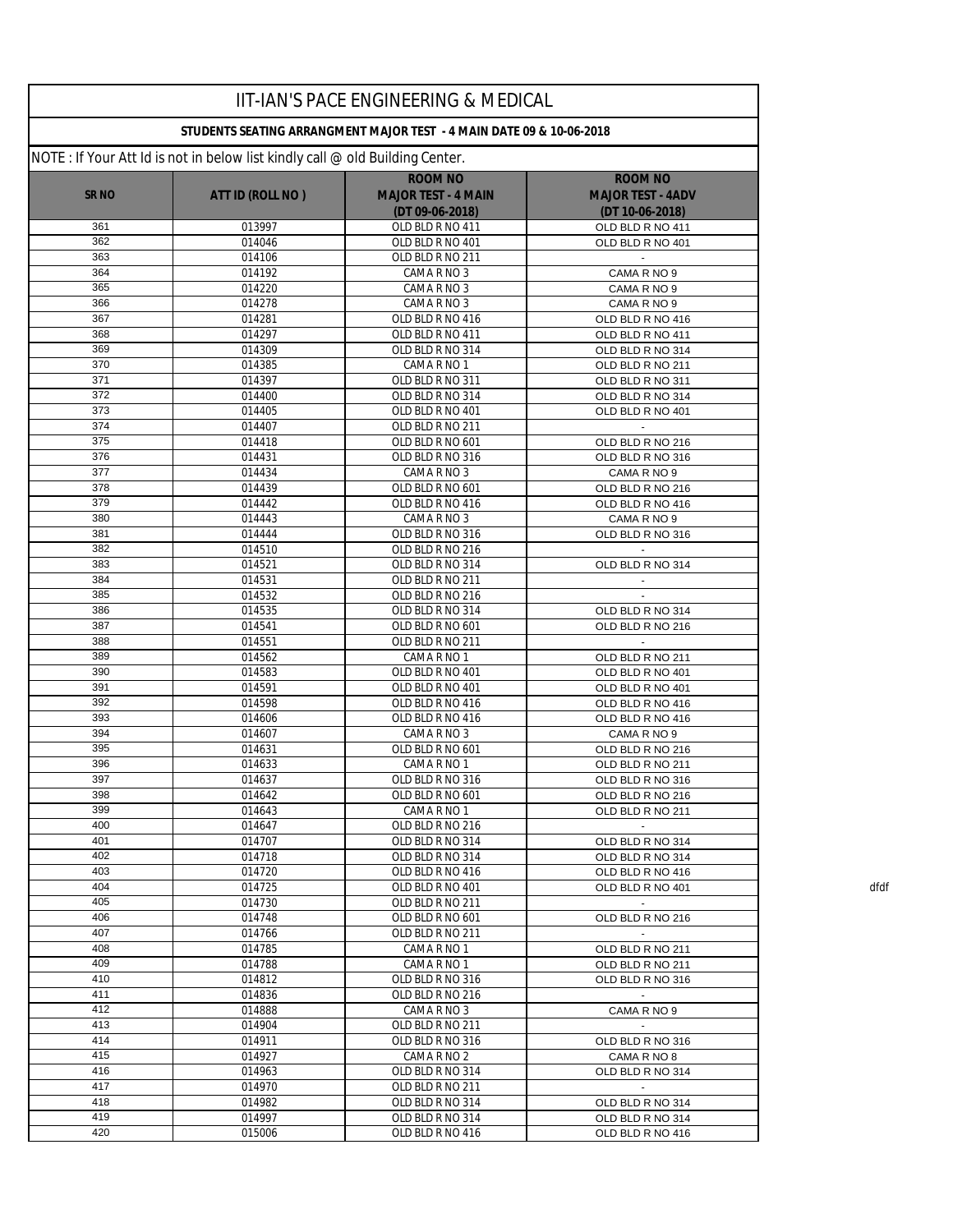|              |                                                                               | IIT-IAN'S PACE ENGINEERING & MEDICAL                                 |                                      |
|--------------|-------------------------------------------------------------------------------|----------------------------------------------------------------------|--------------------------------------|
|              |                                                                               | STUDENTS SEATING ARRANGMENT MAJOR TEST - 4 MAIN DATE 09 & 10-06-2018 |                                      |
|              | NOTE : If Your Att Id is not in below list kindly call @ old Building Center. |                                                                      |                                      |
|              |                                                                               | <b>ROOM NO</b>                                                       | <b>ROOM NO</b>                       |
| <b>SR NO</b> | ATT ID (ROLL NO)                                                              | <b>MAJOR TEST - 4 MAIN</b>                                           | <b>MAJOR TEST - 4ADV</b>             |
|              |                                                                               | (DT 09-06-2018)                                                      | (DT 10-06-2018)                      |
| 421<br>422   | 015010                                                                        | OLD BLD R NO 411                                                     | OLD BLD R NO 411                     |
| 423          | 015013<br>015016                                                              | OLD BLD R NO 416<br>OLD BLD R NO 411                                 | OLD BLD R NO 416<br>OLD BLD R NO 411 |
| 424          | 015017                                                                        | OLD BLD R NO 311                                                     | OLD BLD R NO 311                     |
| 425          | 015019                                                                        | OLD BLD R NO 211                                                     | $\sim$                               |
| 426          | 015021                                                                        | OLD BLD R NO 311                                                     | OLD BLD R NO 311                     |
| 427          | 015023                                                                        | CAMA R NO 2                                                          | CAMA R NO 8                          |
| 428          | 015025                                                                        | OLD BLD R NO 601                                                     | OLD BLD R NO 216                     |
| 429          | 015028                                                                        | OLD BLD R NO 314                                                     | OLD BLD R NO 314                     |
| 430          | 015031                                                                        | OLD BLD R NO 316                                                     | OLD BLD R NO 316                     |
| 431          | 015038                                                                        | OLD BLD R NO 311                                                     | OLD BLD R NO 311                     |
| 432<br>433   | 015060                                                                        | OLD BLD R NO 316                                                     | OLD BLD R NO 316                     |
| 434          | 015089<br>015115                                                              | OLD BLD R NO 211<br>CAMA R NO 1                                      | OLD BLD R NO 211                     |
| 435          | 015131                                                                        | OLD BLD R NO 211                                                     |                                      |
| 436          | 015136                                                                        | OLD BLD R NO 314                                                     | OLD BLD R NO 314                     |
| 437          | 015148                                                                        | OLD BLD R NO 316                                                     | OLD BLD R NO 316                     |
| 438          | 015151                                                                        | OLD BLD R NO 601                                                     | OLD BLD R NO 216                     |
| 439          | 015159                                                                        | CAMA R NO 1                                                          | OLD BLD R NO 211                     |
| 440          | 015187                                                                        | CAMA R NO 2                                                          | CAMA R NO 8                          |
| 441          | 015194                                                                        | CAMA R NO 1                                                          | OLD BLD R NO 211                     |
| 442          | 015197                                                                        | OLD BLD R NO 314                                                     | OLD BLD R NO 314                     |
| 443<br>444   | 015202                                                                        | OLD BLD R NO 411                                                     | OLD BLD R NO 411                     |
| 445          | 015224<br>015235                                                              | CAMA R NO 1<br>CAMA R NO 2                                           | OLD BLD R NO 211<br>CAMA R NO 8      |
| 446          | 015252                                                                        | OLD BLD R NO 316                                                     | OLD BLD R NO 316                     |
| 447          | 015313                                                                        | CAMA R NO 1                                                          | OLD BLD R NO 211                     |
| 448          | 015339                                                                        | OLD BLD R NO 311                                                     | OLD BLD R NO 311                     |
| 449          | 015382                                                                        | CAMA R NO 2                                                          | CAMA R NO 8                          |
| 450          | 015420                                                                        | OLD BLD R NO 316                                                     | OLD BLD R NO 316                     |
| 451          | 015427                                                                        | OLD BLD R NO 211                                                     |                                      |
| 452          | 015448                                                                        | OLD BLD R NO 411                                                     | OLD BLD R NO 411                     |
| 453<br>454   | 015498                                                                        | OLD BLD R NO 314<br>OLD BLD R NO 314                                 | OLD BLD R NO 314<br>OLD BLD R NO 314 |
| 455          | 015503<br>015504                                                              | OLD BLD R NO 311                                                     | OLD BLD R NO 311                     |
| 456          | 015506                                                                        | OLD BLD R NO 314                                                     | OLD BLD R NO 314                     |
| 457          | 015513                                                                        | OLD BLD R NO 411                                                     | OLD BLD R NO 411                     |
| 458          | 015529                                                                        | OLD BLD R NO 316                                                     | OLD BLD R NO 316                     |
| 459          | 015531                                                                        | OLD BLD R NO 211                                                     | $\sim$                               |
| 460          | 015543                                                                        | CAMA R NO 2                                                          | CAMA R NO 8                          |
| 461          | 015550                                                                        | CAMA R NO 2                                                          | CAMA R NO 8                          |
| 462          | 015559                                                                        | OLD BLD R NO 401                                                     | OLD BLD R NO 401                     |
| 463          | 015573                                                                        | OLD BLD R NO 211                                                     |                                      |
| 464<br>465   | 015589<br>015639                                                              | OLD BLD R NO 601<br>OLD BLD R NO 411                                 | OLD BLD R NO 216<br>OLD BLD R NO 411 |
| 466          | 015642                                                                        | CAMA R NO 2                                                          | CAMA R NO 8                          |
| 467          | 015648                                                                        | OLD BLD R NO 311                                                     | OLD BLD R NO 311                     |
| 468          | 015649                                                                        | CAMA R NO 1                                                          | OLD BLD R NO 211                     |
| 469          | 015665                                                                        | OLD BLD R NO 601                                                     | OLD BLD R NO 216                     |
| 470          | 015675                                                                        | CAMA R NO 2                                                          | CAMA R NO 8                          |
| 471          | 015676                                                                        | OLD BLD R NO 401                                                     | OLD BLD R NO 401                     |
| 472          | 015680                                                                        | OLD BLD R NO 411                                                     | OLD BLD R NO 411                     |
| 473          | 015738                                                                        | OLD BLD R NO 316                                                     | OLD BLD R NO 316                     |
| 474<br>475   | 015751                                                                        | OLD BLD R NO 314                                                     | OLD BLD R NO 314                     |
| 476          | 015754<br>015756                                                              | CAMA R NO 2<br>CAMA R NO 2                                           | CAMA R NO 8<br>CAMA R NO 8           |
| 477          | 015822                                                                        | OLD BLD R NO 311                                                     | OLD BLD R NO 311                     |
| 478          | 015831                                                                        | CAMA R NO 2                                                          | CAMA R NO 8                          |
| 479          | 015851                                                                        | CAMA R NO 1                                                          | OLD BLD R NO 211                     |
| 480          | 015857                                                                        | OLD BLD R NO 211                                                     |                                      |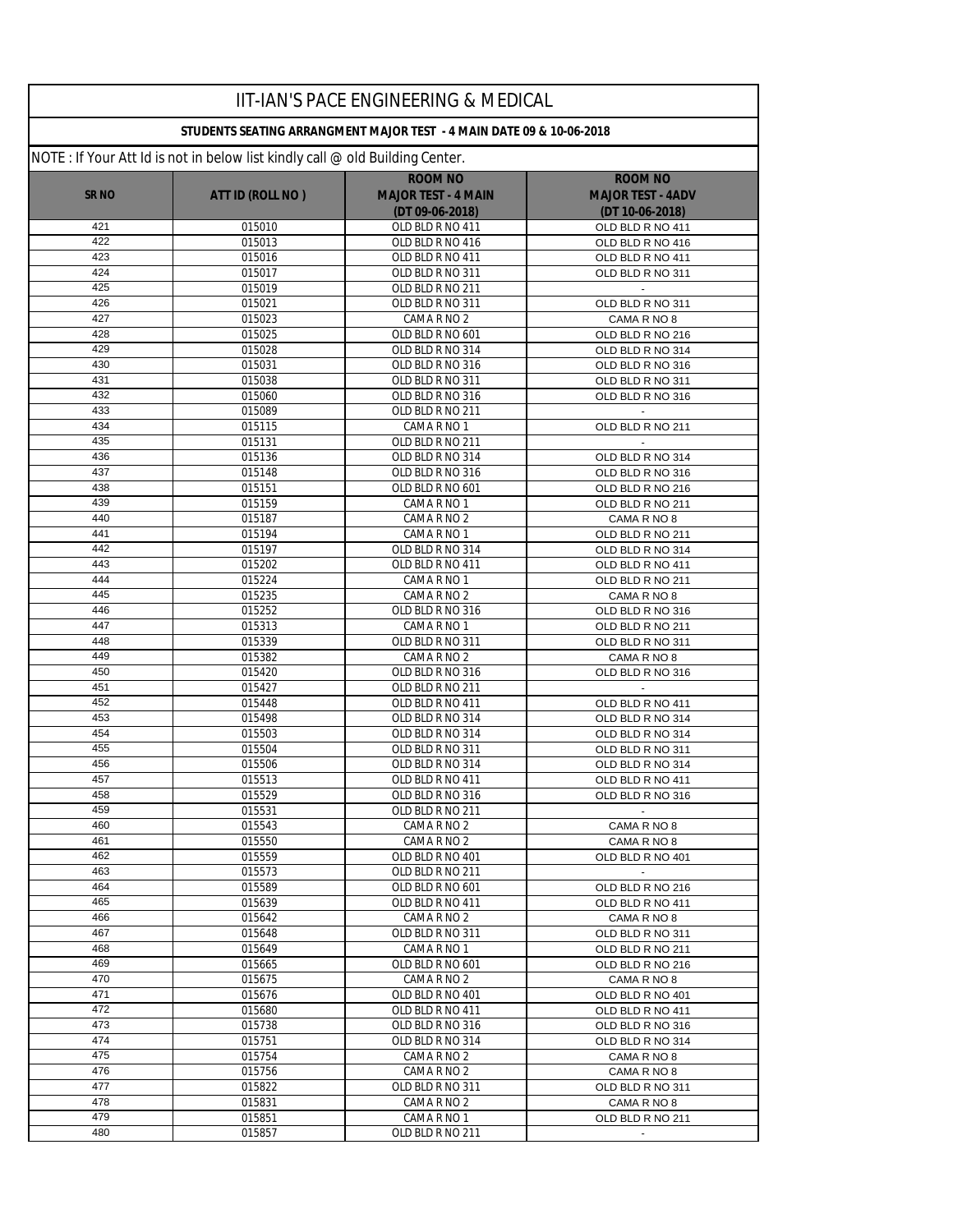|                  |                                                                               | IIT-IAN'S PACE ENGINEERING & MEDICAL                                 |                                      |
|------------------|-------------------------------------------------------------------------------|----------------------------------------------------------------------|--------------------------------------|
|                  |                                                                               | STUDENTS SEATING ARRANGMENT MAJOR TEST - 4 MAIN DATE 09 & 10-06-2018 |                                      |
|                  | NOTE : If Your Att Id is not in below list kindly call @ old Building Center. |                                                                      |                                      |
|                  |                                                                               | <b>ROOM NO</b>                                                       | <b>ROOM NO</b>                       |
| <b>SRNO</b>      | ATT ID (ROLL NO)                                                              | <b>MAJOR TEST - 4 MAIN</b>                                           | <b>MAJOR TEST - 4ADV</b>             |
|                  |                                                                               | (DT 09-06-2018)                                                      | (DT 10-06-2018)                      |
| 481<br>482       | 015870                                                                        | OLD BLD R NO 316                                                     | OLD BLD R NO 316                     |
| 483              | 015891<br>015916                                                              | CAMA R NO 1<br>OLD BLD R NO 401                                      | OLD BLD R NO 211<br>OLD BLD R NO 401 |
| 484              | 015943                                                                        | OLD BLD R NO 216                                                     |                                      |
| 485              | 015945                                                                        | OLD BLD R NO 216                                                     | $\mathcal{L}_{\mathcal{A}}$          |
| 486              | 015956                                                                        | OLD BLD R NO 211                                                     |                                      |
| 487              | 016194                                                                        | CAMA R NO 2                                                          | CAMA R NO 8                          |
| 488              | 016212                                                                        | CAMA R NO 2                                                          | CAMA R NO 8                          |
| 489              | 016230                                                                        | OLD BLD R NO 211                                                     |                                      |
| 490              | 016267                                                                        | CAMA R NO 2                                                          | CAMA R NO 8                          |
| 491              | 016298                                                                        | OLD BLD R NO 416                                                     | OLD BLD R NO 416                     |
| 492<br>493       | 016320                                                                        | CAMA R NO 1                                                          | OLD BLD R NO 211                     |
| 494              | 016339<br>016343                                                              | OLD BLD R NO 216<br>CAMA R NO 1                                      | OLD BLD R NO 211                     |
| 495              | 016374                                                                        | OLD BLD R NO 211                                                     | $\mathcal{L}^{\mathcal{A}}$          |
| 496              | 016399                                                                        | CAMA R NO 1                                                          | OLD BLD R NO 211                     |
| 497              | 016401                                                                        | CAMA R NO 2                                                          | CAMA R NO 8                          |
| 498              | 016404                                                                        | OLD BLD R NO 401                                                     | OLD BLD R NO 401                     |
| 499              | 016408                                                                        | OLD BLD R NO 216                                                     | $\sim$                               |
| 500              | 016419                                                                        | OLD BLD R NO 316                                                     | OLD BLD R NO 316                     |
| 501              | 016439                                                                        | OLD BLD R NO 311                                                     | OLD BLD R NO 311                     |
| 502              | 016542                                                                        | OLD BLD R NO 314                                                     | OLD BLD R NO 314                     |
| 503              | 016543                                                                        | CAMA R NO 1                                                          | OLD BLD R NO 211                     |
| 504<br>505       | 016564<br>016589                                                              | OLD BLD R NO 601<br>OLD BLD R NO 216                                 | OLD BLD R NO 216                     |
| 506              | 016595                                                                        | OLD BLD R NO 401                                                     | OLD BLD R NO 401                     |
| 507              | 016627                                                                        | OLD BLD R NO 216                                                     |                                      |
| 508              | 016652                                                                        | OLD BLD R NO 601                                                     | OLD BLD R NO 216                     |
| 509              | 016677                                                                        | CAMA R NO 3                                                          | CAMA R NO 9                          |
| 510              | 016685                                                                        | OLD BLD R NO 401                                                     | OLD BLD R NO 401                     |
| 511              | 016687                                                                        | CAMA R NO 2                                                          | CAMA R NO 8                          |
| 512              | 016734                                                                        | OLD BLD R NO 416                                                     | OLD BLD R NO 416                     |
| 513              | 016739                                                                        | OLD BLD R NO 314                                                     | OLD BLD R NO 314                     |
| 514<br>515       | 016757<br>016758                                                              | OLD BLD R NO 401<br>OLD BLD R NO 216                                 | OLD BLD R NO 401                     |
| 516              | 016814                                                                        | OLD BLD R NO 211                                                     | $\overline{\phantom{a}}$             |
| $\overline{517}$ | 016816                                                                        | CAMA R NO 1                                                          | OLD BLD R NO 211                     |
| 518              | 016817                                                                        | OLD BLD R NO 311                                                     | OLD BLD R NO 311                     |
| 519              | 016956                                                                        | OLD BLD R NO 316                                                     | OLD BLD R NO 316                     |
| 520              | 016958                                                                        | OLD BLD R NO 216                                                     |                                      |
| 521              | 016966                                                                        | OLD BLD R NO 314                                                     | OLD BLD R NO 314                     |
| 522              | 017025                                                                        | CAMA R NO 2                                                          | CAMA R NO 8                          |
| 523              | 017026                                                                        | OLD BLD R NO 311                                                     | OLD BLD R NO 311                     |
| 524<br>525       | 017055                                                                        | CAMA R NO 2                                                          | CAMA R NO 8                          |
| 526              | 017060<br>017079                                                              | OLD BLD R NO 601<br>CAMA R NO 1                                      | OLD BLD R NO 216<br>OLD BLD R NO 211 |
| 527              | 017082                                                                        | CAMA R NO 1                                                          | OLD BLD R NO 211                     |
| 528              | 017084                                                                        | OLD BLD R NO 311                                                     | OLD BLD R NO 311                     |
| 529              | 017086                                                                        | OLD BLD R NO 411                                                     | OLD BLD R NO 411                     |
| 530              | 017091                                                                        | OLD BLD R NO 316                                                     | OLD BLD R NO 316                     |
| 531              | 017094                                                                        | OLD BLD R NO 216                                                     |                                      |
| 532              | 017097                                                                        | OLD BLD R NO 211                                                     | $\sim$                               |
| 533              | 017113                                                                        | OLD BLD R NO 314                                                     | OLD BLD R NO 314                     |
| 534              | 017124                                                                        | CAMA R NO 2                                                          | CAMA R NO 8                          |
| 535<br>536       | 017129                                                                        | OLD BLD R NO 601                                                     | OLD BLD R NO 216<br>$\sim$           |
| 537              | 017130<br>017131                                                              | OLD BLD R NO 216<br>OLD BLD R NO 316                                 | OLD BLD R NO 316                     |
| 538              | 017132                                                                        | OLD BLD R NO 216                                                     | $\sim$                               |
| 539              | 017134                                                                        | CAMA R NO 1                                                          | OLD BLD R NO 211                     |
| 540              | 017136                                                                        | OLD BLD R NO 311                                                     | OLD BLD R NO 311                     |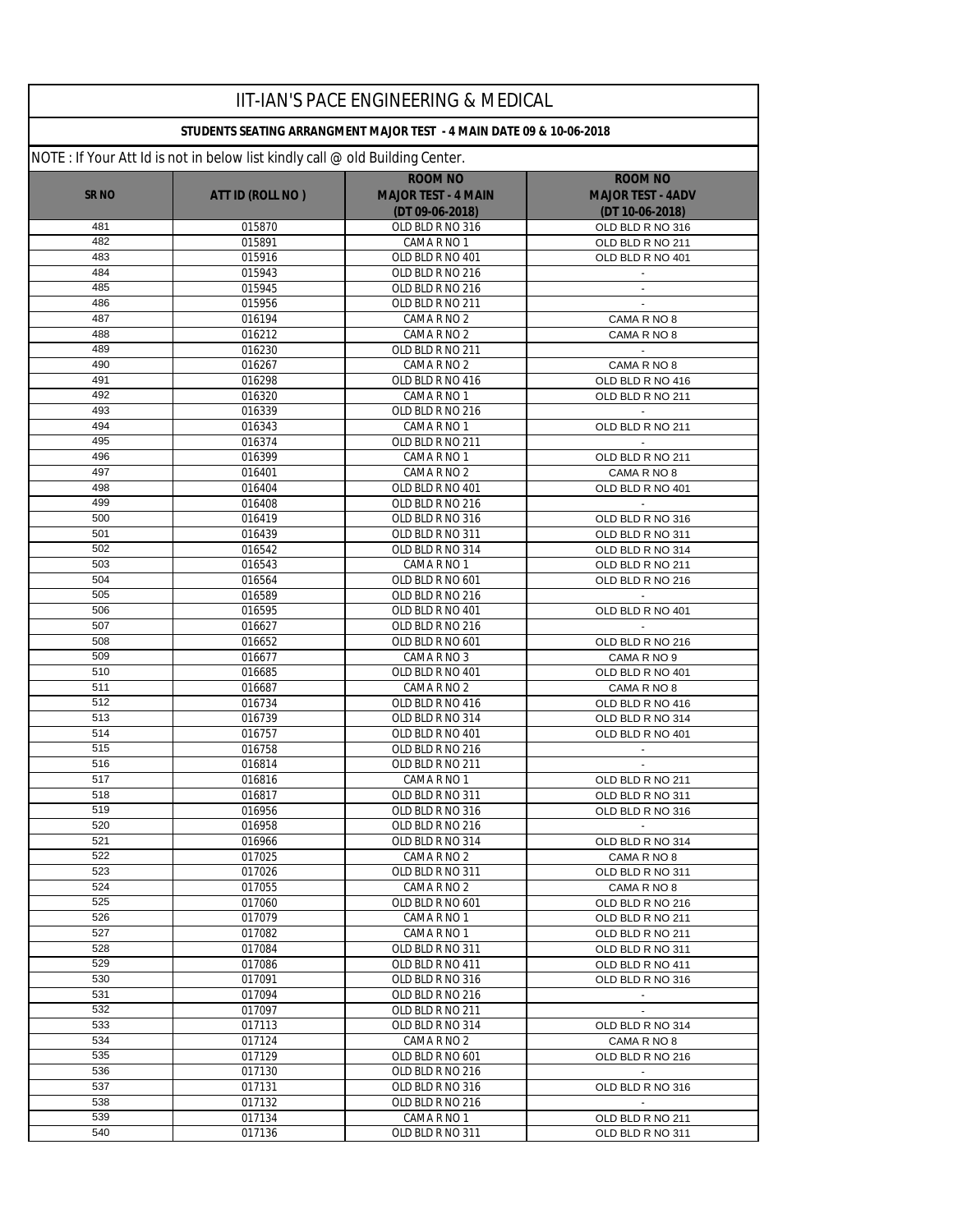|              |                                                                               | <b>IIT-IAN'S PACE ENGINEERING &amp; MEDICAL</b>                      |                                      |
|--------------|-------------------------------------------------------------------------------|----------------------------------------------------------------------|--------------------------------------|
|              |                                                                               | STUDENTS SEATING ARRANGMENT MAJOR TEST - 4 MAIN DATE 09 & 10-06-2018 |                                      |
|              | NOTE : If Your Att Id is not in below list kindly call @ old Building Center. |                                                                      |                                      |
|              |                                                                               | <b>ROOM NO</b>                                                       | <b>ROOM NO</b>                       |
| <b>SR NO</b> | ATT ID (ROLL NO)                                                              | <b>MAJOR TEST - 4 MAIN</b>                                           | <b>MAJOR TEST - 4ADV</b>             |
| 541          | 017146                                                                        | (DT 09-06-2018)<br>OLD BLD R NO 216                                  | (DT 10-06-2018)                      |
| 542          | 017151                                                                        | CAMA R NO 2                                                          | CAMA R NO 8                          |
| 543          | 017163                                                                        | CAMA R NO 2                                                          | CAMA R NO 8                          |
| 544          | 017185                                                                        | OLD BLD R NO 216                                                     |                                      |
| 545          | 017189                                                                        | OLD BLD R NO 311                                                     | OLD BLD R NO 311                     |
| 546          | 017190                                                                        | OLD BLD R NO 216                                                     | $\mathcal{L}_{\mathcal{A}}$          |
| 547          | 017192                                                                        | OLD BLD R NO 216                                                     |                                      |
| 548          | 017203                                                                        | CAMA R NO 3                                                          | CAMA R NO 9                          |
| 549          | 017215                                                                        | CAMA R NO 2                                                          | CAMA R NO 8                          |
| 550<br>551   | 017220<br>017227                                                              | CAMA R NO 2<br>CAMA R NO 1                                           | CAMA R NO 8                          |
| 552          | 017228                                                                        | OLD BLD R NO 411                                                     | OLD BLD R NO 211<br>OLD BLD R NO 411 |
| 553          | 017233                                                                        | OLD BLD R NO 314                                                     | OLD BLD R NO 314                     |
| 554          | 017238                                                                        | OLD BLD R NO 211                                                     |                                      |
| 555          | 017239                                                                        | CAMA R NO 2                                                          | CAMA R NO 8                          |
| 556          | 017245                                                                        | OLD BLD R NO 601                                                     | OLD BLD R NO 216                     |
| 557          | 017247                                                                        | OLD BLD R NO 316                                                     | OLD BLD R NO 316                     |
| 558          | 017249                                                                        | OLD BLD R NO 601                                                     | OLD BLD R NO 216                     |
| 559          | 017251                                                                        | OLD BLD R NO 416                                                     | OLD BLD R NO 416                     |
| 560          | 017253                                                                        | CAMA R NO 3                                                          | CAMA R NO 9                          |
| 561<br>562   | 017254                                                                        | OLD BLD R NO 216                                                     |                                      |
| 563          | 017259<br>017287                                                              | OLD BLD R NO 411<br>OLD BLD R NO 311                                 | OLD BLD R NO 411<br>OLD BLD R NO 311 |
| 564          | 017289                                                                        | OLD BLD R NO 411                                                     | OLD BLD R NO 411                     |
| 565          | 017336                                                                        | OLD BLD R NO 216                                                     |                                      |
| 566          | 017437                                                                        | OLD BLD R NO 314                                                     | OLD BLD R NO 314                     |
| 567          | 017557                                                                        | OLD BLD R NO 211                                                     |                                      |
| 568          | 017560                                                                        | OLD BLD R NO 216                                                     |                                      |
| 569          | 017564                                                                        | OLD BLD R NO 216                                                     | $\mathcal{L}_{\mathcal{A}}$          |
| 570          | 017604                                                                        | CAMA R NO 3                                                          | CAMA R NO 9                          |
| 571          | 017640                                                                        | CAMA R NO 3                                                          | CAMA R NO 9                          |
| 572<br>573   | 017651                                                                        | OLD BLD R NO 216                                                     |                                      |
| 574          | 017689<br>017722                                                              | OLD BLD R NO 416<br>OLD BLD R NO 216                                 | OLD BLD R NO 416                     |
| 575          | 017814                                                                        | OLD BLD R NO 216                                                     |                                      |
| 576          | 017854                                                                        | CAMA R NO 3                                                          | CAMA R NO 9                          |
| 577          | 017875                                                                        | OLD BLD R NO 216                                                     |                                      |
| 578          | 017888                                                                        | CAMA R NO 3                                                          | CAMA R NO 9                          |
| 579          | 017895                                                                        | OLD BLD R NO 311                                                     | OLD BLD R NO 311                     |
| 580          | 017902                                                                        | OLD BLD R NO 216                                                     | $\sim$                               |
| 581          | 017907                                                                        | OLD BLD R NO 311                                                     | OLD BLD R NO 311                     |
| 582<br>583   | 017924<br>017950                                                              | OLD BLD R NO 311                                                     | OLD BLD R NO 311                     |
| 584          | 017984                                                                        | CAMA R NO 2<br>CAMA R NO 3                                           | CAMA R NO 8<br>CAMA R NO 9           |
| 585          | 017990                                                                        | CAMA R NO 1                                                          | OLD BLD R NO 211                     |
| 586          | 018021                                                                        | OLD BLD R NO 216                                                     | $\sim$ $-$                           |
| 587          | 018024                                                                        | CAMA R NO 2                                                          | CAMA R NO 8                          |
| 588          | 018025                                                                        | CAMA R NO 1                                                          | OLD BLD R NO 211                     |
| 589          | 018042                                                                        | CAMA R NO 3                                                          | CAMA R NO 9                          |
| 590          | 018092                                                                        | CAMA R NO 1                                                          | OLD BLD R NO 211                     |
| 591          | 018109                                                                        | CAMA R NO 1                                                          | OLD BLD R NO 211                     |
| 592          | 018130                                                                        | CAMA R NO 3                                                          | CAMA R NO 9                          |
| 593<br>594   | 018165<br>018175                                                              | OLD BLD R NO 216<br>OLD BLD R NO 311                                 | $\sim$ $-$                           |
| 595          | 018196                                                                        | CAMA R NO 3                                                          | OLD BLD R NO 311<br>CAMA R NO 9      |
| 596          | 018213                                                                        | OLD BLD R NO 216                                                     |                                      |
| 597          | 018250                                                                        | CAMA R NO 1                                                          | OLD BLD R NO 211                     |
| 598          | 018292                                                                        | OLD BLD R NO 216                                                     |                                      |
| 599          | 018445                                                                        | CAMA R NO 2                                                          | CAMA R NO 8                          |
| 600          | 018471                                                                        | CAMA R NO 2                                                          | CAMA R NO 8                          |